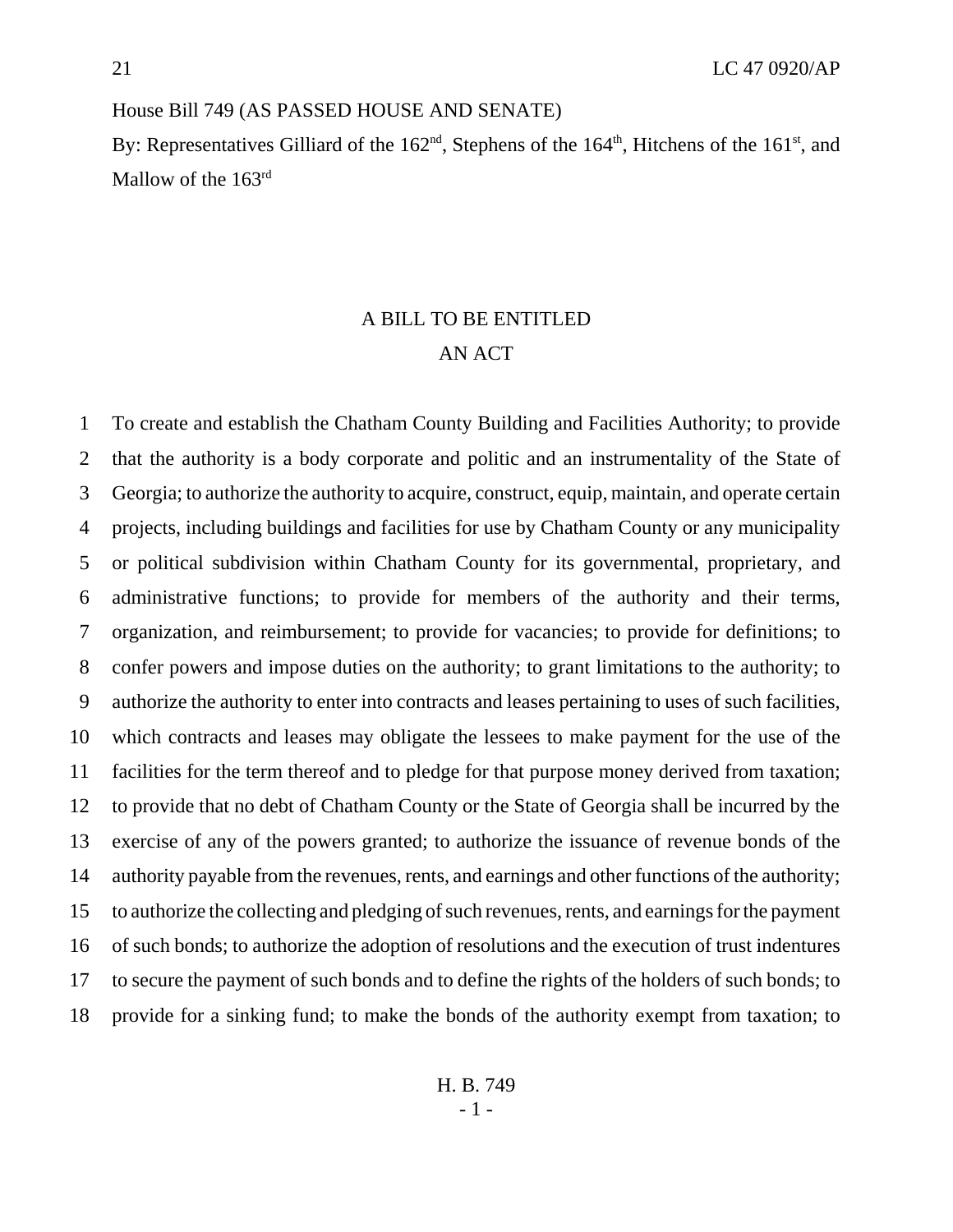| 19 | authorize the issuance of refunding bonds; to provide for the validation of such bonds and         |
|----|----------------------------------------------------------------------------------------------------|
| 20 | to fix the venue for jurisdiction of actions relating to any provision of this Act; to provide     |
| 21 | that property acquired by the authority is for public purposes; to provide for immunity and        |
| 22 | exemption from liability for torts and negligence; to provide that the property of the authority   |
| 23 | shall not be subject to levy and sale; to provide that certain moneys are trust funds; to provide  |
| 24 | for liberal construction of Act; to define the scope of the authority's operation; to provide for  |
| 25 | disposition of property upon authority dissolution; to provide for severability; to provide for    |
| 26 | a short title; to provide for related matters; to repeal conflicting laws; and for other purposes. |
| 27 | BE IT ENACTED BY THE GENERAL ASSEMBLY OF GEORGIA:                                                  |
| 28 | <b>SECTION 1.</b>                                                                                  |
| 29 | Short title.                                                                                       |
|    |                                                                                                    |
| 30 | This Act shall be known and may be cited as the "Chatham County Building and Facilities            |
| 31 | Authority Act."                                                                                    |
|    |                                                                                                    |
| 32 | <b>SECTION 2.</b>                                                                                  |
| 33 | Chatham County Building and Facilities Authority.                                                  |
| 34 | There is created a public body corporate and politic to be known as the Chatham County             |
| 35 | Building and Facilities Authority which shall be an instrumentality and a public corporation       |
| 36 | of the State of Georgia, the purpose of which shall be to acquire, construct, equip, maintain,     |
| 37 | and operate certain projects for use by Chatham County or any municipality or other political      |
| 38 | subdivision within Chatham County for its governmental, proprietary, public, and                   |
| 39 |                                                                                                    |
|    | administrative functions. The authority shall not be a state institution, nor a department or      |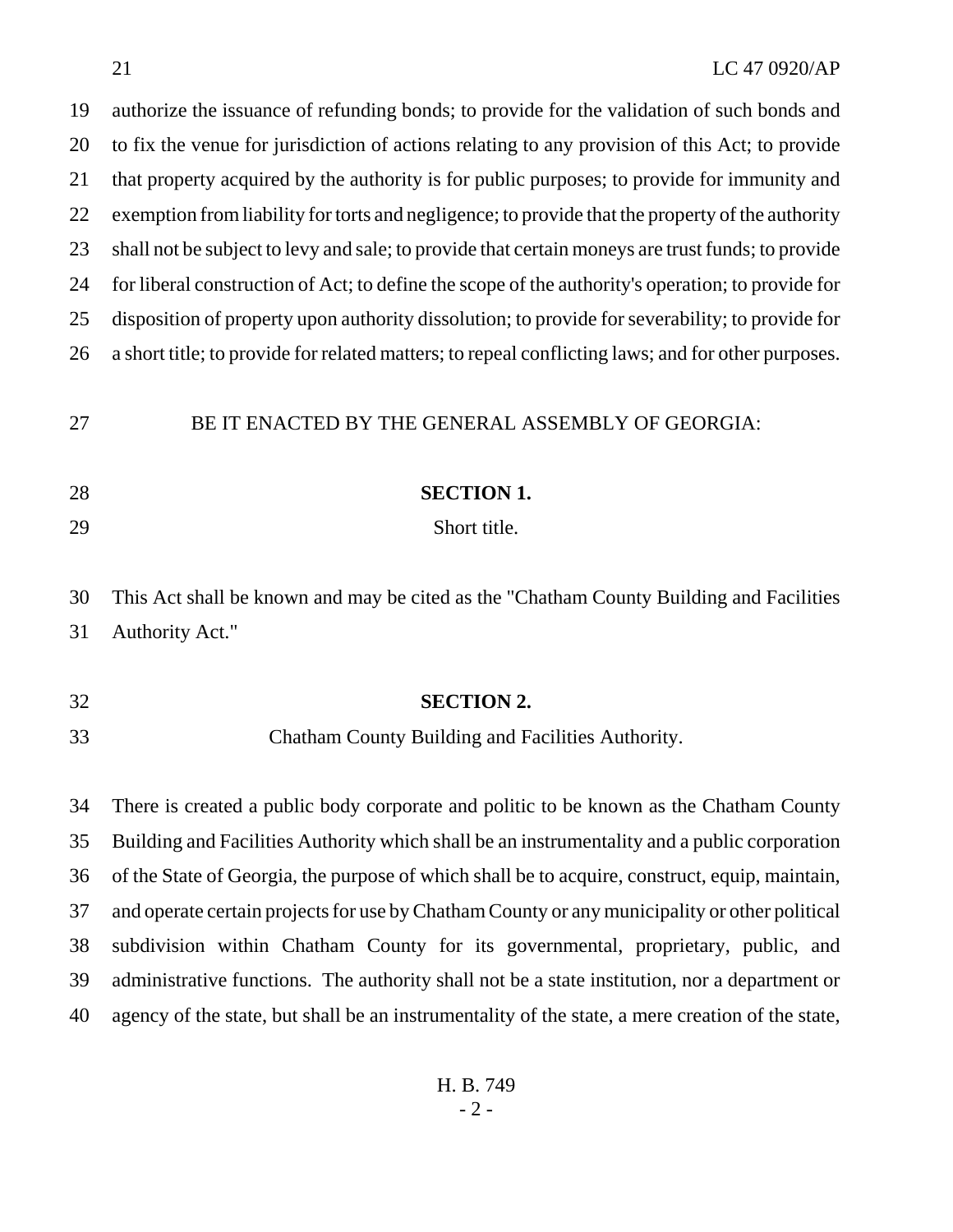being a distinct corporate entity and being exempt from the provisions of Article 2 of Chapter 17 of Title 50 of the O.C.G.A., the "Georgia State Financing and Investment Commission Act." The authority shall have its principal office in Chatham County, and its legal situs or residence for the purposes of this chapter shall be Chatham County.

## **SECTION 3.**

Membership.

 The authority shall consist of five members who shall be eligible to succeed themselves and who shall be elected by the Board of Commissioners of Chatham County. No more than two members of the authority may be members of said board of commissioners. Any member of the authority who is a member of said board of commissioners shall serve for a term of office concurrent with such person's term of office as a member of the board of commissioners. Each member of the authority who is not a member of said board of commissioners shall serve for a term of office of three years, except for the initial terms of office of those members first appointed to the authority pursuant to this Act, whose initial terms shall be specified at the time of appointment so as one member serves one year, one member serves two years, and one member serves three years. Members of the authority shall serve until their successors are appointed and qualified. Successors to such members shall be appointed as the original members were appointed, as provided herein, and any vacancies shall be filled by the appointing authority, as provided herein, for the unexpired term. Immediately after their appointment, the members of the authority shall enter upon their duties. A majority of the members of the authority shall constitute a quorum, and no vacancy on the authority shall impair the right of the quorum to exercise all the rights and perform all the duties of the authority and, in every instance, a majority vote of a quorum shall authorize any legal act of the authority, including all things necessary to authorize and issue revenue bonds. The authority shall elect one of its number as chairperson and another

> H. B. 749 - 3 -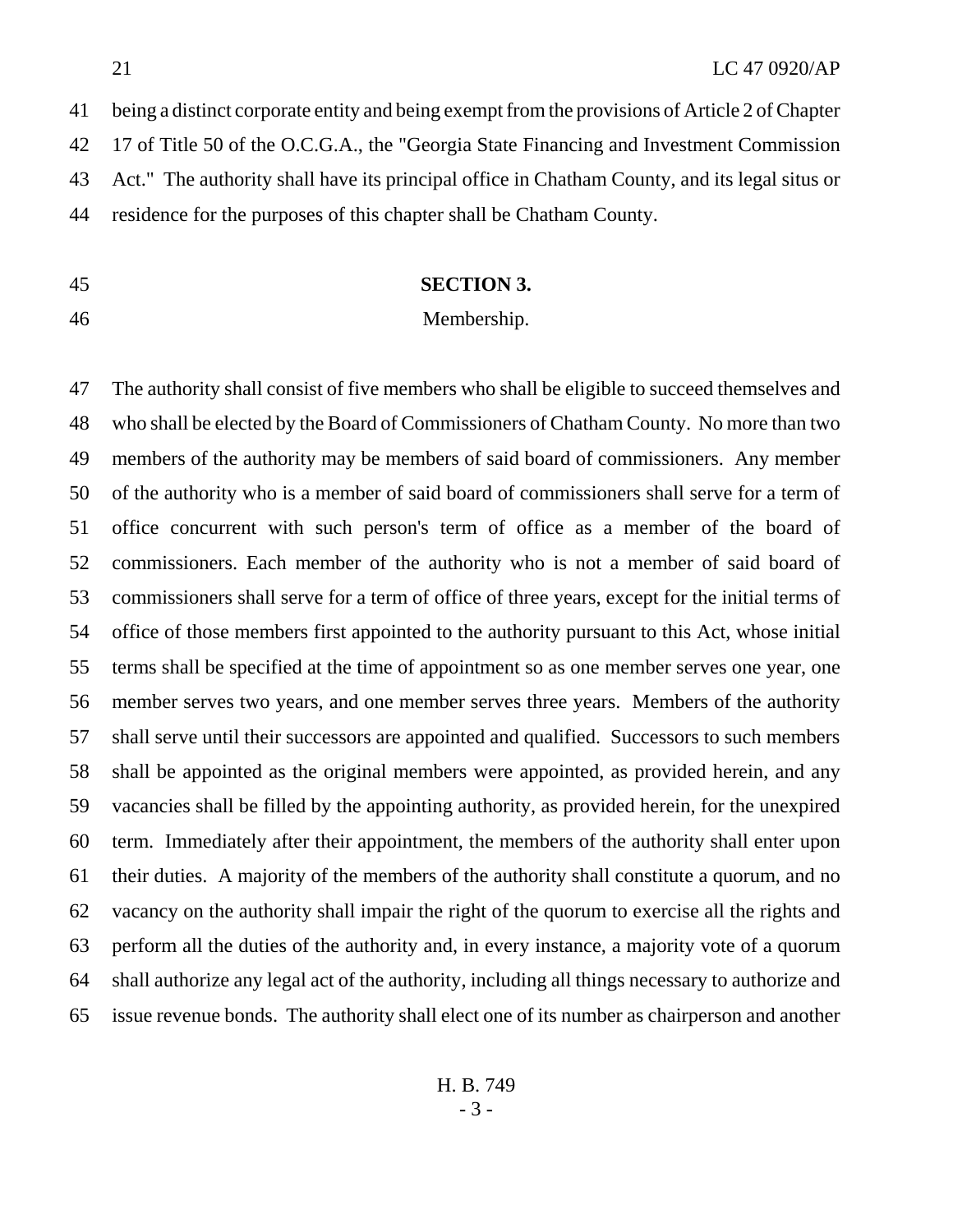of its number as vice chairperson. The secretary-treasurer of the authority shall be appointed by the authority and need not be a member of the authority. The members of the authority shall not be entitled to compensation for their services but shall be entitled to and shall be reimbursed for the actual expenses necessarily incurred in the performance of their duties. The authority shall promulgate rules and regulations for its own governance and it shall have perpetual existence. Any change in name or composition of the authority shall in no way affect the vested rights of any person under the provisions of this Act or impair the obligations of any contracts existing under this Act.

# **SECTION 4.**

## Definitions.

 As used herein, the following words and terms shall have the following meanings unless a different meaning clearly appears from the context:

 (1) "Authority" shall mean the Chatham County Building and Facilities Authority created by this Act.

 (2) "Board of commissioners" shall mean the Board of Commissioners of Chatham County.

 (3) "Cost of project" shall include the cost of lands, buildings, improvements, machinery, equipment, property, easements, rights, franchises, material, labor, services acquired or contracted for, plans and specification, financing charges, construction costs, interest prior to and during construction; architectural, accounting, engineering, inspection, administrative, fiscal, and legal expenses; expenses incident to determining the feasibility or practicability of the project; and expenses incident to the acquiring, constructing, equipping, and operating of any project or any part thereof, and to the placing of the same in operation.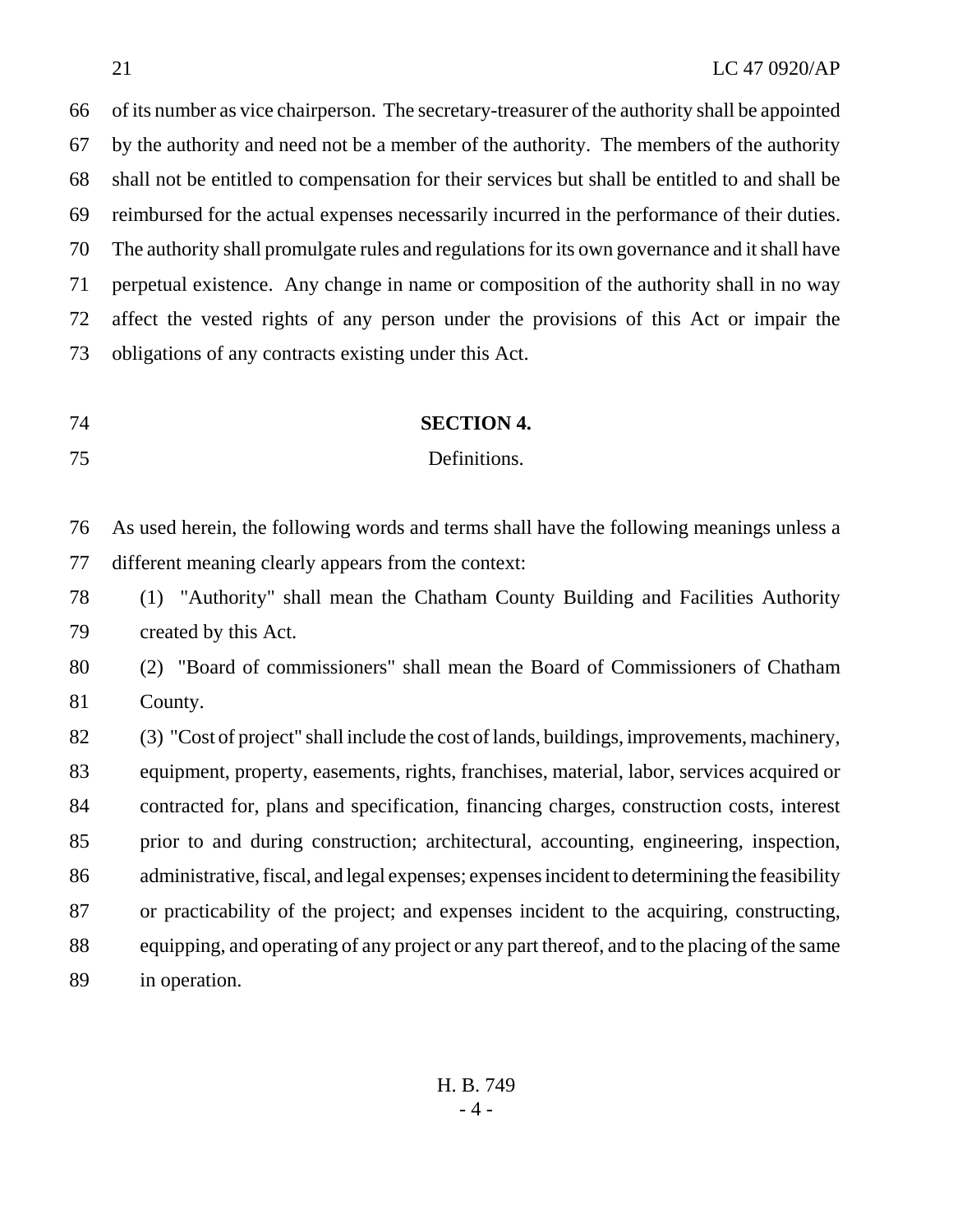(4) "Project" shall mean and include real and personal property acquired or held by the authority, including all land, buildings, structures, sanitary and surface water sewers, storm water management projects, historic preservation projects, and other public property determined by the authority to be desirable for the efficient operation of any department, board, office, commission, or agency of Chatham County, any municipality or other political subdivision within Chatham County, or of the State of Georgia, in the performance of its governmental, proprietary, and administrative functions.

 (5) "Revenue bonds" shall mean revenue bonds issued under the provisions of Article 3 of Chapter 82 of Title 36 of the O.C.G.A., the "Revenue Bond Law," or under the provisions of this Act. The obligations authorized under this Act may be issued by the authority in the manner authorized under the "Revenue Bond Law."

# **SECTION 5.**

Powers.

 The authority shall have all the powers necessary or convenient to carry out and effectuate the purposes and provisions of this Act including, but without limiting the generality of the foregoing, the power:

106 (1) To sue and be sued;

(2) To adopt and alter a corporate seal;

 (3) To make and execute with public and private persons and corporations contracts, trusts, leases, rental agreements, and other instruments relating to its projects and in furtherance of the purposes of the authority, including contracts for constructing, renting, and leasing of its projects for the use of any county or municipality in this state;

- 
- (4) To acquire in its own name by purchase on such terms and conditions and in such manner as it may deem proper or by gift, grant, lease, or otherwise, real and personal property necessary or convenient for its corporate purposes, or rights and easements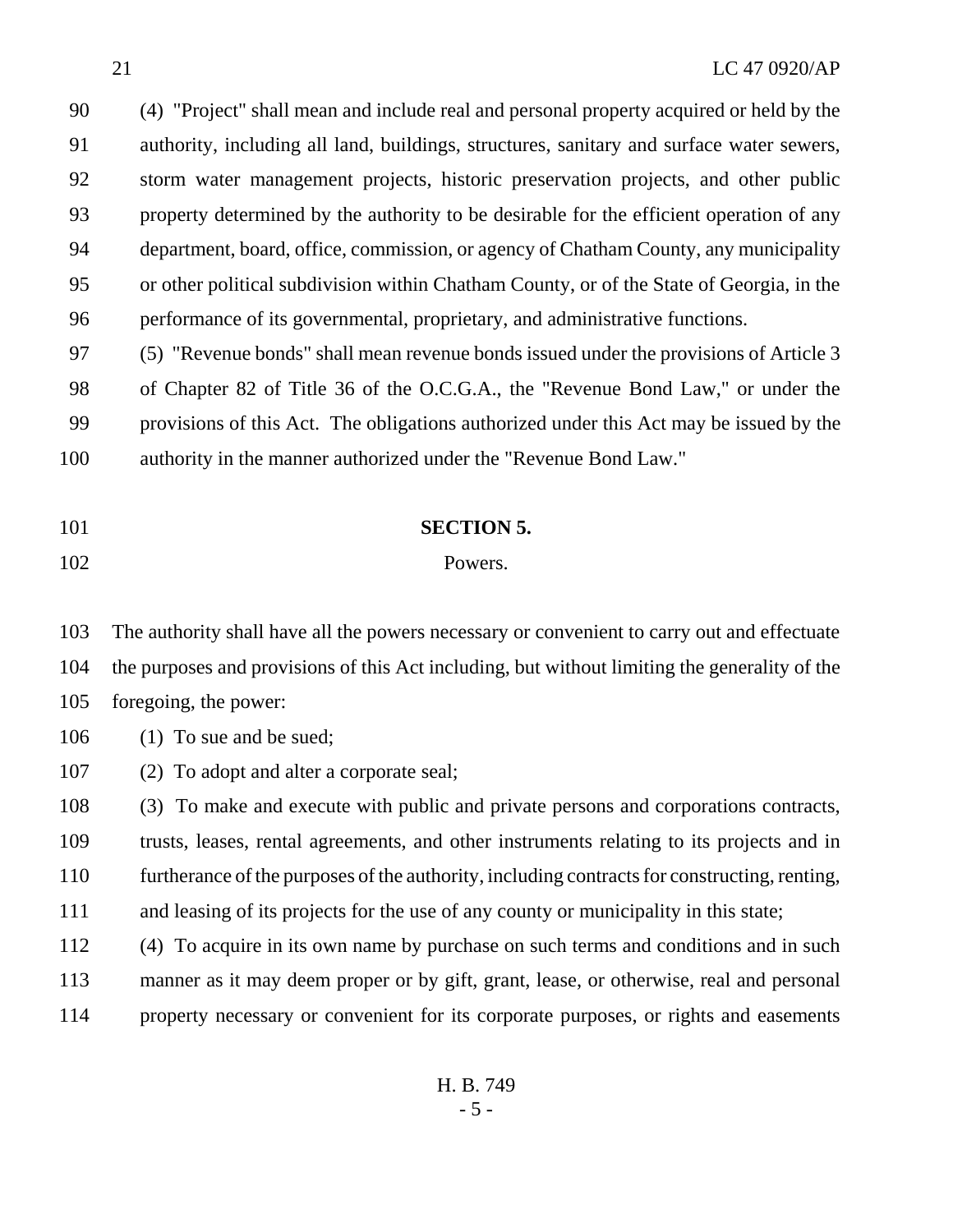115 therein, and to use the same so long as its corporate existence shall continue and to lease or make contracts with respect to the use of or disposition of the same in any manner it deems to the best advantage of the authority. Title to any such property shall be held by 118 the authority exclusively for the benefit of the public.

 (5) To improve, extend, add to, reconstruct, renovate, or remodel any project or part 120 thereof already acquired;

 (6) To pledge or assign any revenues, income, rent, charges, and fees received by the authority;

 (7) To appoint and select agents, engineers, architects, attorneys, fiscal agents, accountants, and employees and to provide for their compensation and duties;

- (8) To construct, reconstruct, acquire, own, alter, repair, remodel, maintain, extend, improve, operate, manage, and equip projects located on land owned or leased by the authority;
- (9) To receive, accept, and use any contributions, loans, or grants by persons, firms, or corporations, including the State of Georgia and the United States of America or any agency or instrumentality thereof, and any other contributions;
- (10) To pay all or part of the costs of any project from the proceeds of revenue bonds of 132 the authority or from other lawful sources available to it;
- (11) To prescribe rules and regulations for the operation of and to exercise police powers over the projects managed or operated by the authority;
- (12) To accept, receive, and administer gifts, grants, loans and devises of money, material, and property of any kind, including loans and grants from the State of Georgia or the United States of America or any agency or instrumentality thereof, upon such 138 terms and conditions as the State of Georgia or the United States of America or such agency or instrumentality may impose;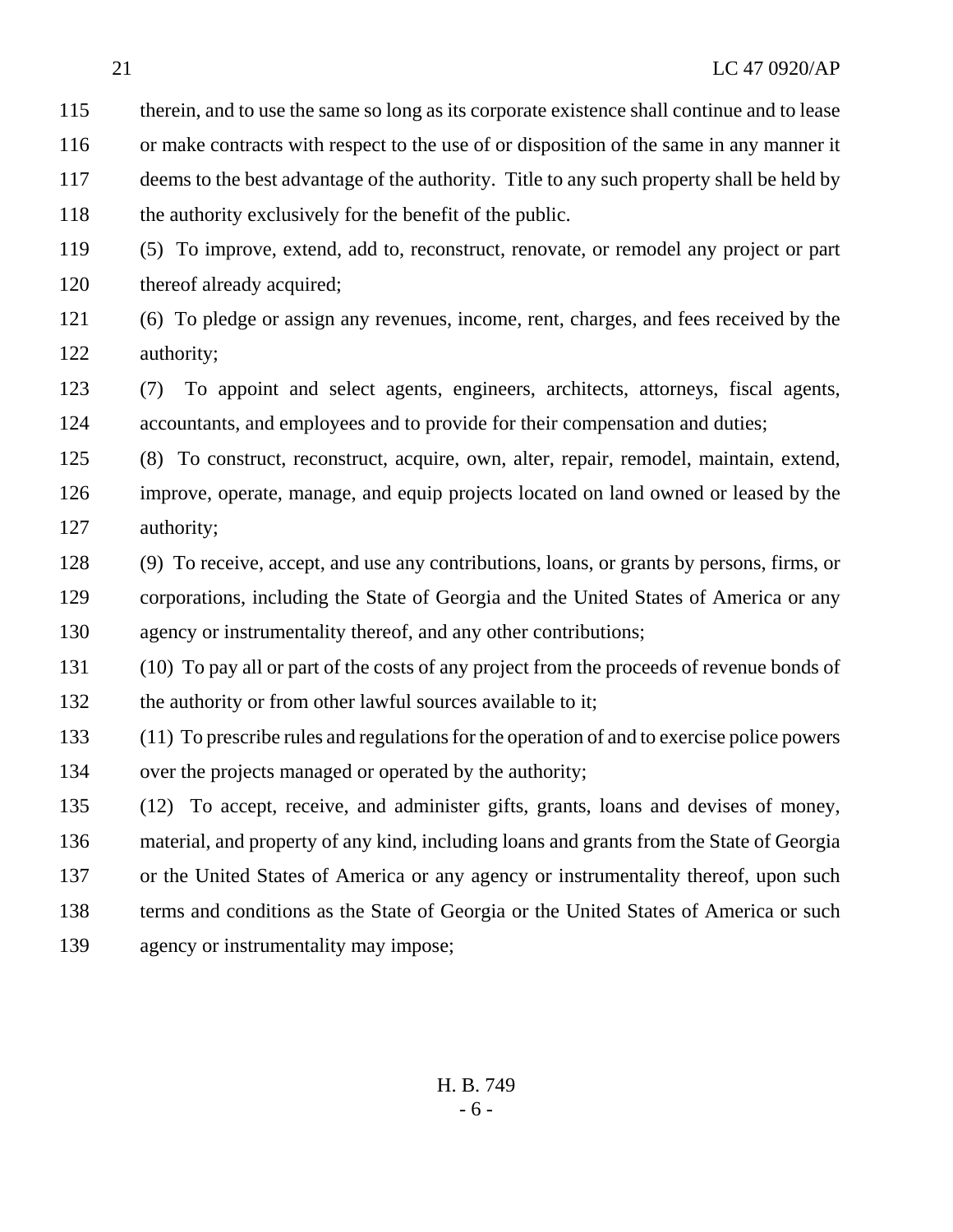(13) To sell, lease, exchange, transfer, assign, pledge, mortgage, dispose of, grant in trust, or grant options for any real or personal property or interest therein in furtherance of the purposes of the authority;

 (14) As security for repayment of authority obligations, to pledge, mortgage, convey, assign, hypothecate, or otherwise encumber any property, real or personal, of such 145 authority and to execute any trust agreement, indenture, or security agreement containing any provisions not in conflict with law, which trust agreement, indenture, or security agreement may provide for foreclosure or forced sale of any property of the authority upon default, on such obligations, either in payment of principal or interest or in the 149 performance of any term or condition, as are contained in such agreement or indenture; (15) To borrow money for any of its corporate purposes, to issue revenue bonds payable solely from funds pledged for that purpose, and to provide for the payment of the same and for the rights of the holders thereof;

 (16) To exercise all powers usually possessed by private corporations performing similar functions which are not in conflict with the Constitution and laws of this state; and (17) Pursuant to proper resolution of the authority, to issue revenue bonds payable from the rents and revenues of the authority and its projects, which bonds may be issued in either fully negotiable coupon form, in which event they shall have all the qualities and incidents of negotiable instruments under the laws of this state, or they may be issued in whole or in part in nonnegotiable fully registered form without coupons, payable to a designated payee or to the registered assigns of the payee with such conversion privileges as the authority may provide, for the purpose of paying all or any part of the cost associated with the projects authorized by the authority, including the cost of constructing, reconstructing, equipping, extending, adding to, or improving such projects, or for the purpose of refunding, as herein provided, any such bonds of the authority 165 theretofore issued. If the proceeds of the bonds of any issue shall exceed the amount required for the purpose for which such bonds were issued, the surplus shall be paid into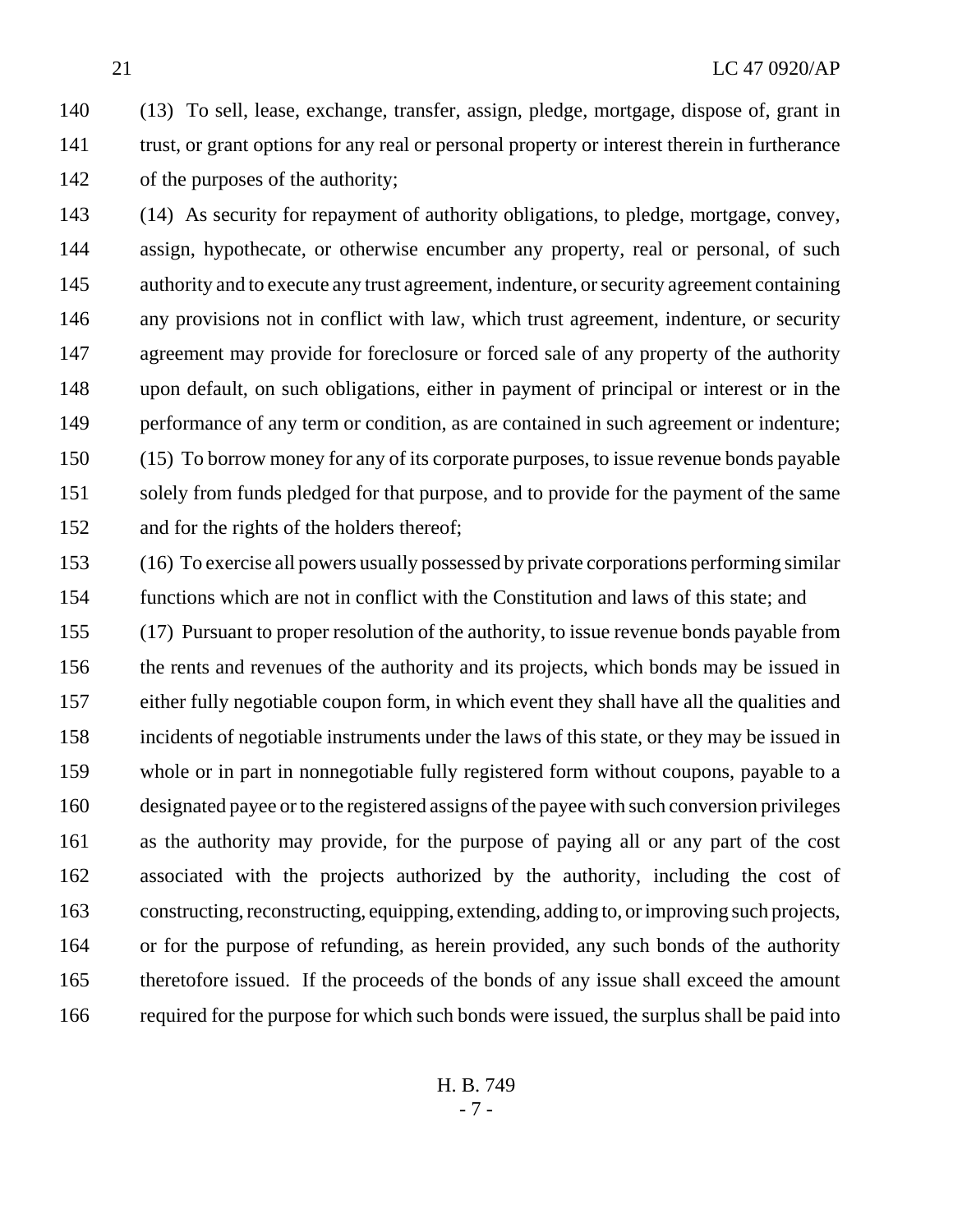167 the fund provided for the payment of principal and interest on such bonds. All such revenue bonds shall be issued and validated under and in accordance with the procedure of Article 3 of Chapter 82 of Title 36 of the O.C.G.A., the "Revenue Bond Law," and in accordance with all terms and provisions thereof not in conflict herewith and in accordance with Code Section 50-17-1 of the O.C.G.A., relating to use of facsimile signatures on public securities authorized, and, as security for the payment of any revenue bonds so authorized, any rents and revenue of the authority may be pledged and assigned. Such bonds are declared to be issued for an essential public and governmental purpose, and such bonds and all income therefrom shall be exempt from all taxation within the State of Georgia. For the purpose of the exemption from taxation of such bonds and the income therefrom, the authority shall be deemed to be a political subdivision of the State of Georgia.

# **SECTION 6.**

Credit not pledged and debt not created by bonds.

 Revenue bonds issued under the provisions of this Act shall not constitute a debt or a pledge of the faith and credit of the State of Georgia or Chatham County; but such bonds shall be payable from the rentals, revenue, earnings, and funds of the authority as provided in the resolution, trust agreement, or indenture authorizing the issuance and securing the payment of such bonds. The issuance of such bonds shall not directly, indirectly, or contingently obligate the state or said county to levy or pledge any form of taxation whatever for the payment thereof. No holder of any bond or receiver or trustee in connection therewith shall have the right to enforce the payment thereof against any property of the state or of said county, nor shall any such bond constitute a charge, lien, or encumbrance, legal or equitable, upon any such property. All such bonds shall contain on their face a recital setting forth substantially the foregoing provisions of this section.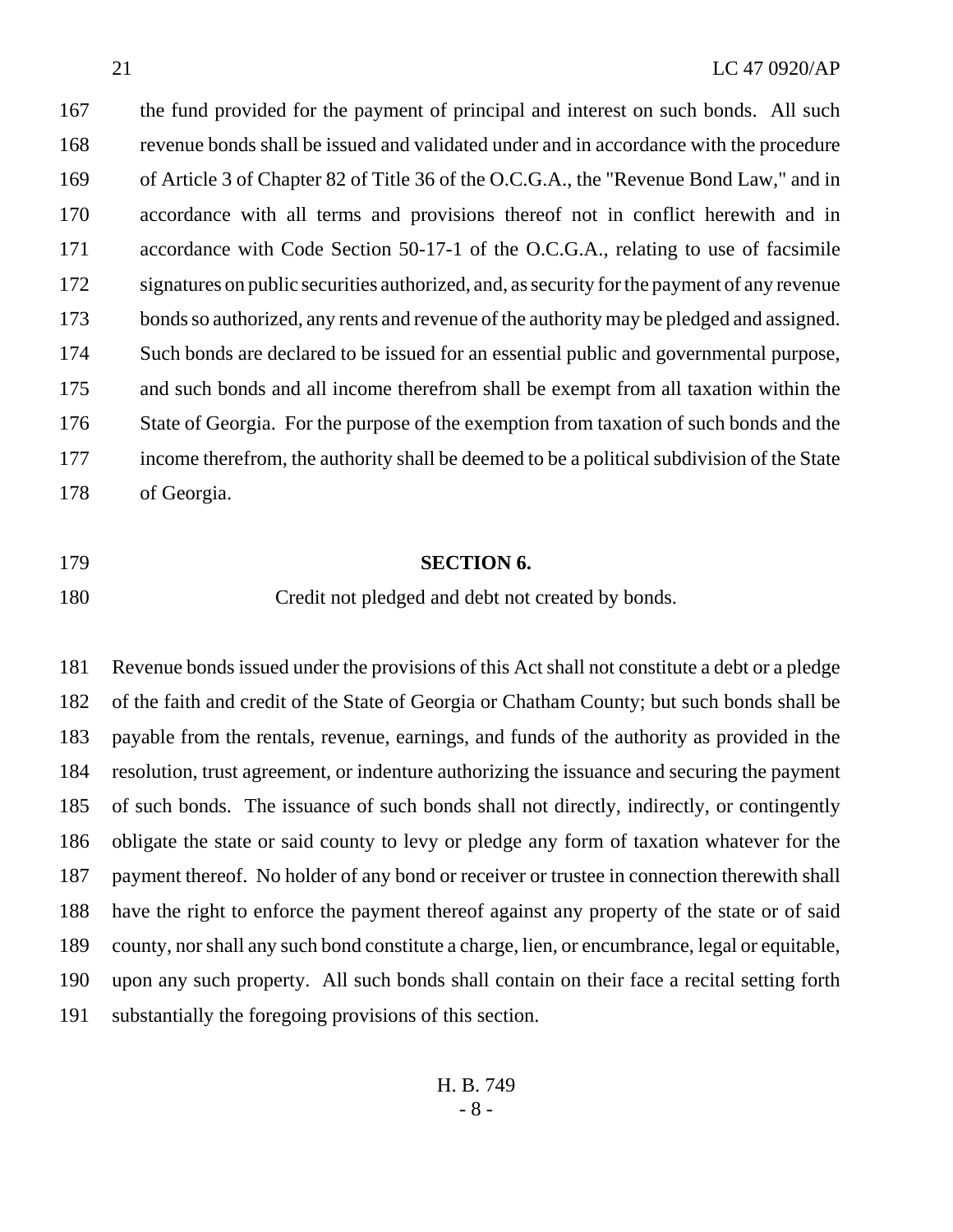# **SECTION 7.**

Trust agreement.

 In the discretion of the authority, any issue of revenue bonds may be secured by an agreement or indenture made by the authority with a corporate trustee, which may be any trust company or bank having the powers of a trust company within or without this state. Such trust agreement or indenture may pledge and assign rents, fees, charges, revenues, and earnings to be received by the authority. The resolution providing for the issuance of revenue bonds and such trust agreements or indenture may contain provisions for protecting and enforcing the rights and remedies of the bondholders, including the right of appointment of a receiver upon default of the payment of any principal or interest obligation and the right of any receiver or trustee to enforce collection of any rents, fees, charges, or revenues for use of the project or projects necessary to pay all costs of operation and all reserves provided for, all principal and interest on all bonds of the issue, all costs of collection, and all other costs reasonably necessary to accomplish the collection of such sums in the event of any default of the authority. Such resolution and such trust agreement or indenture may include covenants setting forth the duties of the authority in relation to the acquisition of property for and construction of the project and to the custody, safeguarding, and application of all funds and covenants providing for the operation, maintenance, repair, and insurance of the project or projects and may contain provisions concerning the conditions, if any, upon which additional revenue bonds may be issued. Such trust agreement or indenture may set forth the rights and remedies of the bondholders and of the trustee and may restrict the individual right of action of bondholders as is customary in securing bonds and debentures of corporations and may contain such other provisions as the authority may deem reasonable and proper for the security of the bondholders. All expenses incurred in carrying out such trust may be treated as a part of the cost of maintenance, operation, and repair of the project affected by such trust.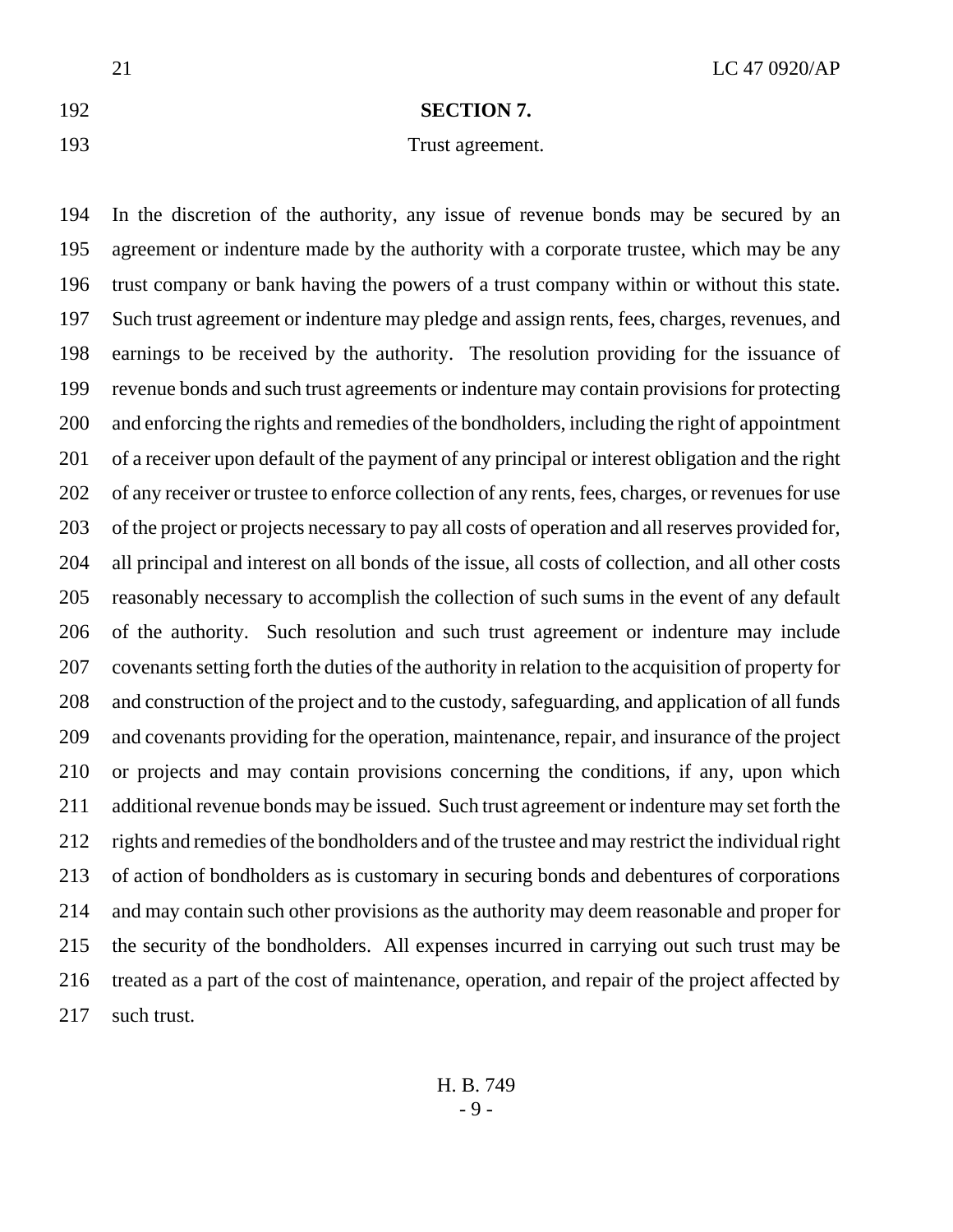|     | 21<br>LC 47 0920/AP                                                                            |
|-----|------------------------------------------------------------------------------------------------|
| 218 | <b>SECTION 8.</b>                                                                              |
| 219 | Refunding bonds.                                                                               |
|     |                                                                                                |
| 220 | The authority is authorized to provide by resolution for the issuance of revenue bonds of the  |
| 221 | authority for the purpose of calling, refunding, or refinancing any revenue bonds issued       |
| 222 | under the provisions hereof and then outstanding and to include in the amount of such          |
| 223 | refunding bonds all interest and any call premiums that may be required for the redemption     |
| 224 | and refunding of such outstanding bonds.                                                       |
|     |                                                                                                |
| 225 | <b>SECTION 9.</b>                                                                              |
| 226 | Venue of actions, jurisdiction.                                                                |
|     |                                                                                                |
| 227 | Any action to protect or enforce any rights under the provisions hereof or any action against  |
| 228 | the authority brought in the courts of the State of Georgia shall be brought in the Superior   |
| 229 | Court of Chatham County; and any action pertaining to validation of any bonds issued under     |
| 230 | the provisions hereof shall be brought in said court, which shall have exclusive, original     |
| 231 | jurisdiction of such actions.                                                                  |
|     |                                                                                                |
| 232 | <b>SECTION 10.</b>                                                                             |
| 233 | Revenue bond validation.                                                                       |
|     |                                                                                                |
| 234 | The petition for validation of all revenue bonds of the authority shall be brought against the |
| 235 | authority, and any contracting party whose obligation is pledged as security for the payment   |
| 236 | of the bonds sought to be validated, as defendants, and the defendants shall be required to    |
| 237 | show cause, if any exists, as to why such contract or contracts and the terms and conditions   |
| 238 | thereof shall not be adjudicated to be in all respects valid and binding upon such contracting |
| 239 | parties. It shall be incumbent upon such defendants to defend against adjudication of the      |
|     |                                                                                                |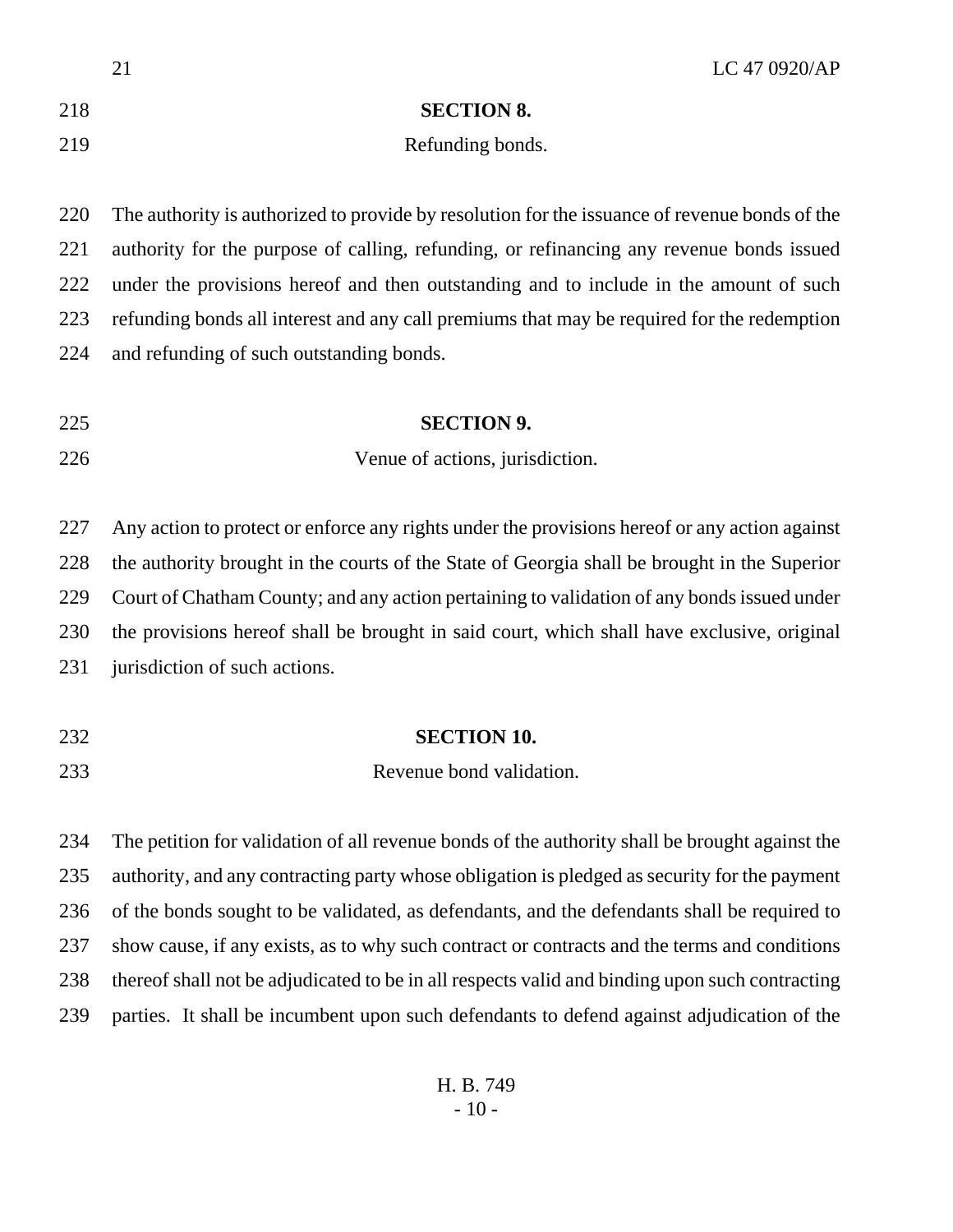| 244 | <b>SECTION 11.</b>                                                                            |
|-----|-----------------------------------------------------------------------------------------------|
| 243 | such validation proceedings shall be initiated.                                               |
| 242 | issued and published by the clerk of the Superior Court of Chatham County in which court      |
| 241 | of such proceedings shall be included in the notice of the validation hearing required to be  |
| 240 | validity and binding effect of such contract or contracts or be forever bound thereby. Notice |

| Interest of bondholders protected. |
|------------------------------------|
|                                    |

 While any of the bonds issued by the authority remain outstanding, the powers, duties, or existence of the authority or of its officers, employees, or agents shall not be diminished, impaired, or affected in any manner that will affect adversely the interest and rights of the holders of such bonds. The provisions hereof shall be for the benefit of the authority and the holders of any such bonds and, upon the issuance of bonds under the provisions hereof, shall constitute a contract with the holders of such bonds.

### **SECTION 12.**

Revenues, earnings, rents, and charges; use.

 (a) For the purpose of earning sufficient revenue to make possible the financing of the construction of the project or projects of the authority with revenue bonds, the authority is authorized and empowered to fix, revise, and collect rents, fees, and charges on each project which it shall cause to be acquired or constructed. Such rents, fees, or charges to be paid for the use of such project or projects shall be so fixed and adjusted as to provide a fund sufficient with other revenue, if any, of such project or projects or of the authority to:

 (1) Pay the cost of operating, maintaining, and repairing the project or projects, including reserves for insurance and extraordinary repairs and other reserves required by the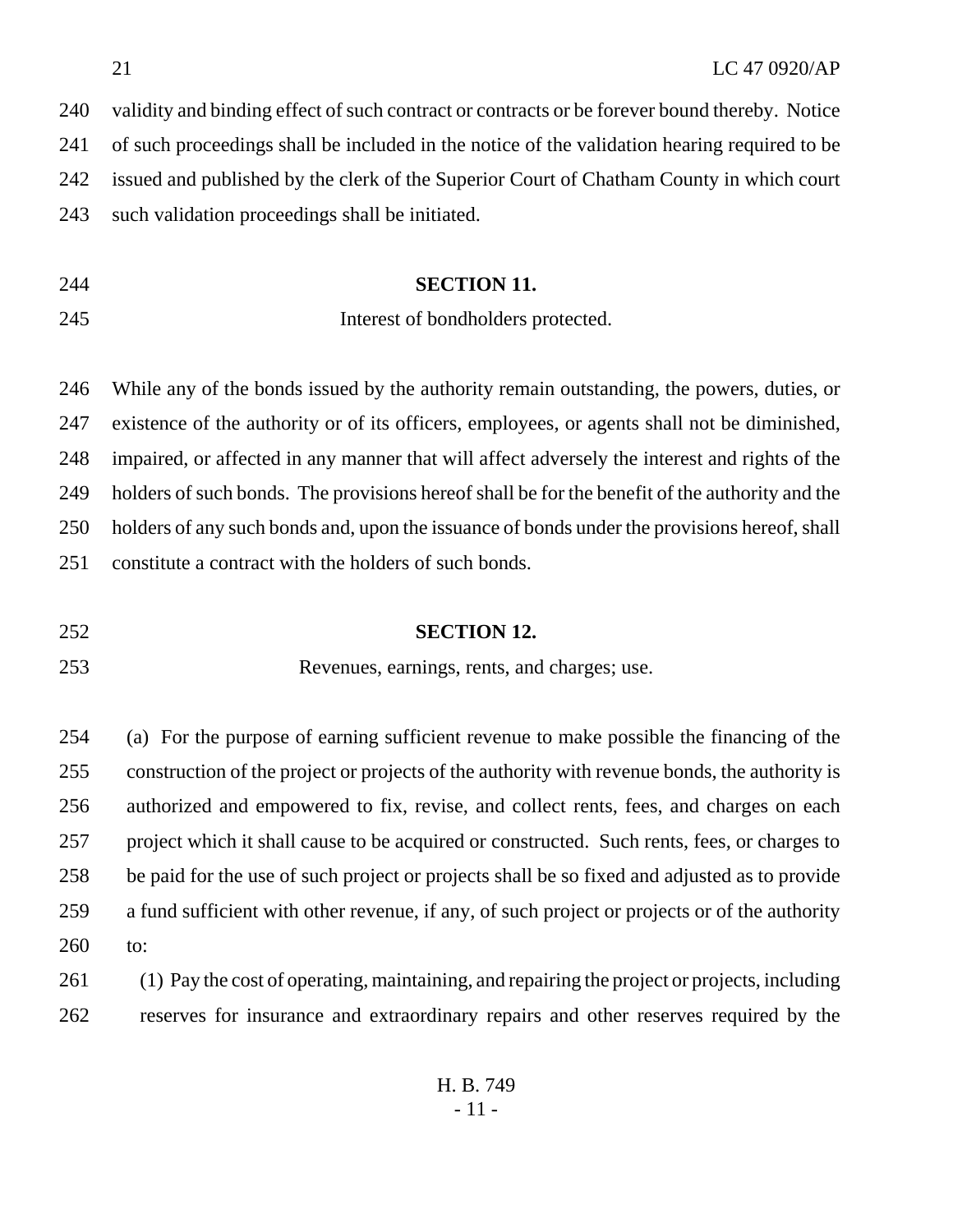resolution or trust agreement or indenture pertaining to such bonds and the issuance 264 thereof, unless such cost shall be otherwise provided for;

 (2) Pay the principal of and interest on such revenue bonds as the same shall become due, including call premium, if any, the proceeds of which shall have been or will be used to pay the cost of such project or projects;

 (3) Comply with any sinking fund requirements contained in the resolution or trust agreement or indenture pertaining to the issuance of and security for such bonds;

 (4) Perform fully all provisions of such resolution and trust agreement or indenture relating to the issuance of or security for such bonds to the payment of which such rent is pledged;

 (5) Accumulate any excess income which may be required by the purchasers of such bonds or may be dictated by the requirements of such resolution, trust agreement, or indenture, or of achieving ready marketability of and low interest rates on such bonds; and

 (6) Pay any expenses in connection with such bond issue or of such project or projects, including but not limited to trustees', attorneys', and fiscal agents' fees.

 (b) Such rent shall be payable at such intervals as may be agreed upon and set forth in the rental contract or lease providing therefor, and any such contract or lease may provide for the commencement of rent payments to the authority prior to the completion of the undertaking by the authority of any such project and may provide for the payment of rent during such times as such project or projects may be partially or wholly untenantable.

 (c) Such rental contract or lease may obligate the tenants or lessees to operate, maintain, and keep in good repair, including complete reconstruction, if necessary, the rented or leased premises and projects, regardless of the cause of the necessity of such maintenance, repair, or reconstruction.

 (d) Such rental contract or lease may obligate the tenants or lessees to indemnify and save harmless the authority from any and all damage to persons and property occurring on or

> H. B. 749 - 12 -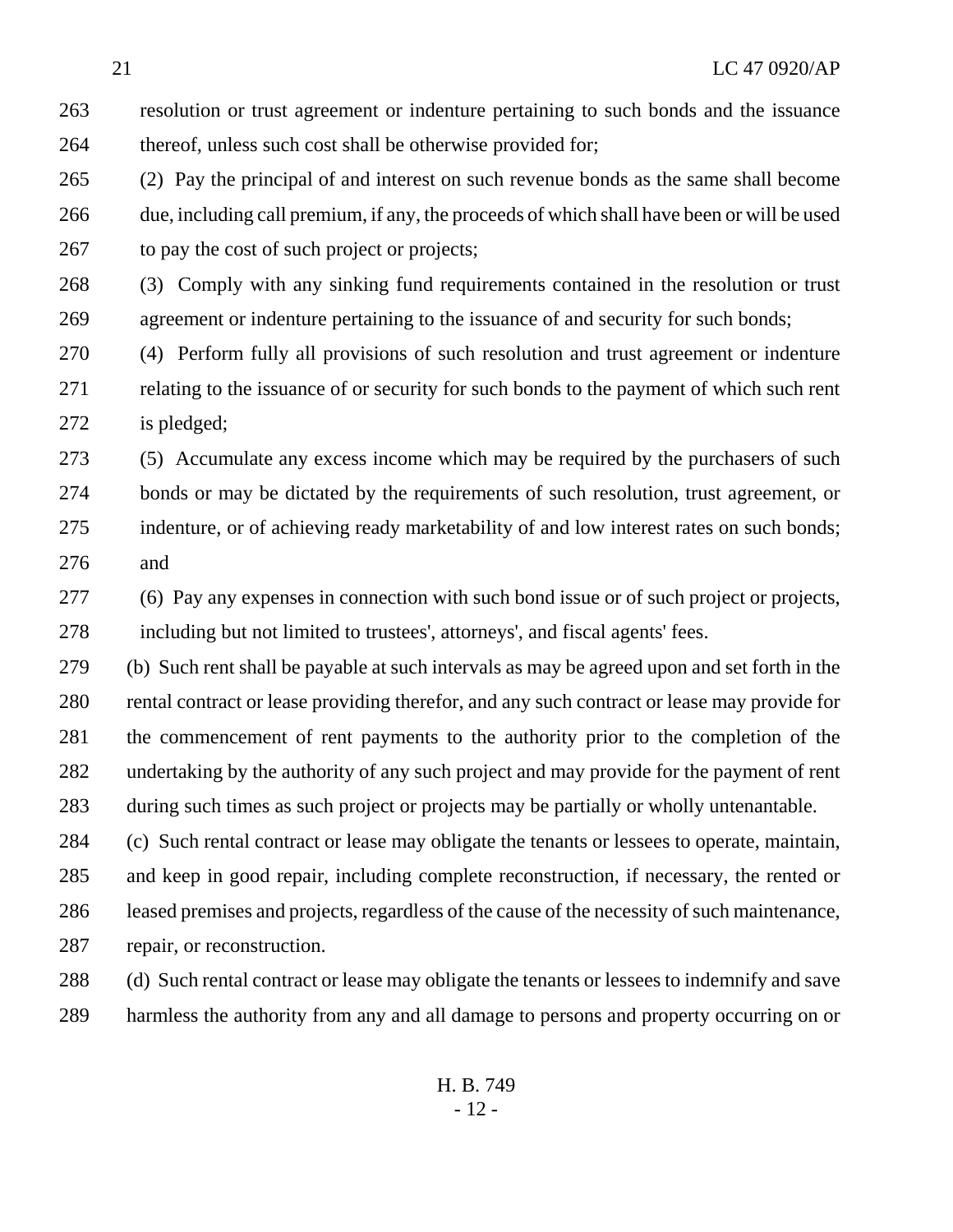by reason of the leased property or improvements thereon and to undertake, at the expense of the tenants or lessees, the defense of any action brought against the authority by reason of injury or damages to persons or property occurring on or by reason of the leased premises.

 (e) In the event of any failure or refusal on the part of the tenants or lessees to perform punctually any covenant or obligation contained in any such rental contract or lease, the authority may enforce performance by any legal or equitable process against the tenants or lessees.

 (f) The authority shall be permitted to assign any rent payable to it, pursuant to such rental contract or lease, to a trustee or paying agent as may be required by the terms of the resolution or trust agreement or indenture relating to the issuance of and security for such bonds.

 (g) The use and disposition of the authority's revenue shall be subject to the provisions of the resolution authorizing the issuance of such bonds or of the trust agreement or indenture, if any, securing the same.

# **SECTION 13.**

Sinking fund.

 The revenue, rents, and earnings derived from any particular project or projects and any and all revenue, rents, and earnings received by the authority, regardless of whether such revenue, rents, and earnings were produced by a particular project for which bonds have been issued, unless otherwise pledged, may be pledged by the authority to payment of the principal of and interest on revenue bonds of the authority as may be provided in any resolution authorizing the issuance of such bonds or in any trust instrument pertaining to such bonds, and such funds so pledged, from whatever source received, may include funds received from one or more or all sources and may be set aside at regular intervals into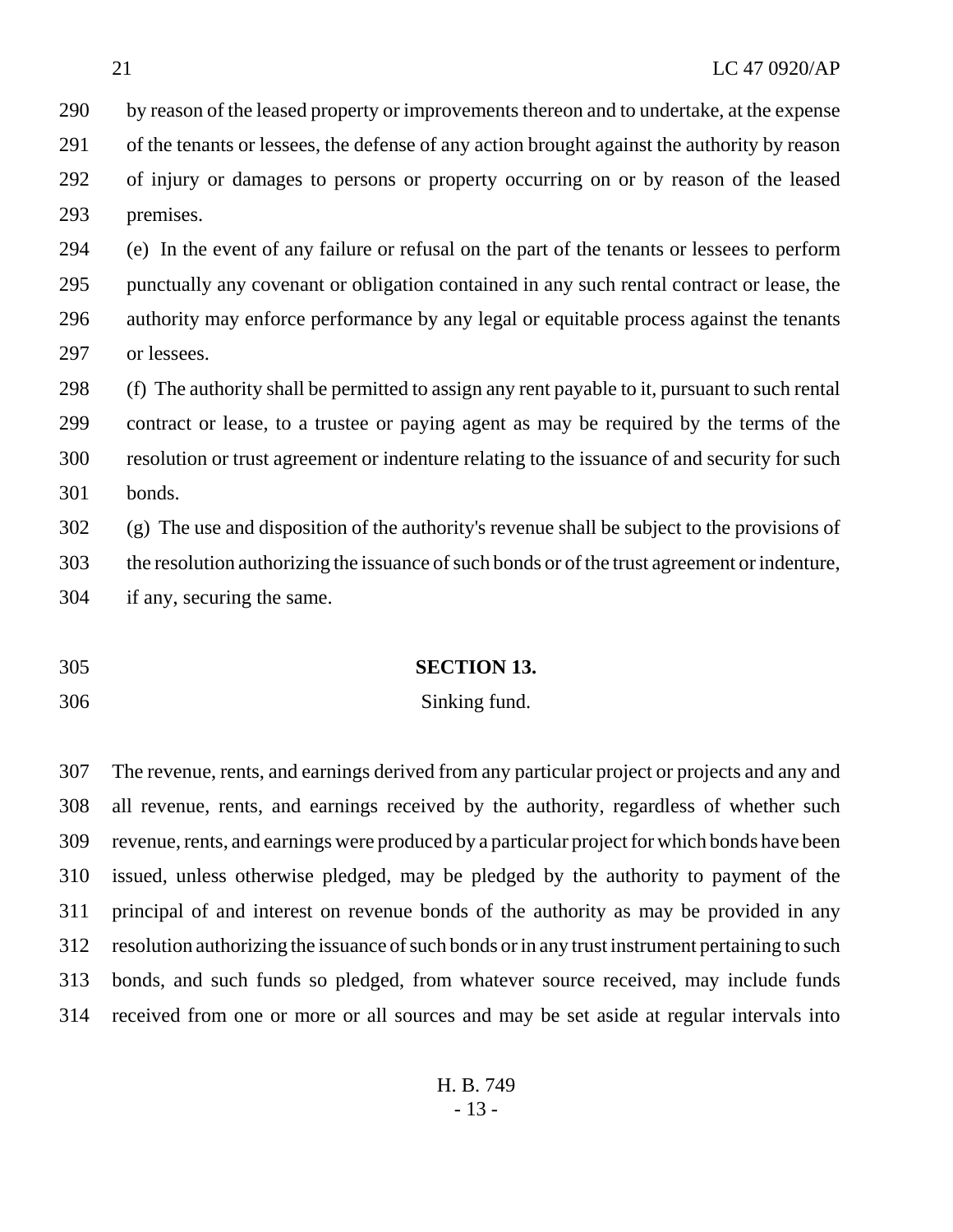sinking funds for which provision may be made in any such resolution or trust instrument and which may be pledged to and charged with the payment of the interest upon such revenue bonds as such interest shall become due, the principal of the bonds as the same shall mature, the necessary charges of any trustee or paying agent for paying such principal and interest, and any premium upon bonds retired by call or purchase. The use and disposition of any sinking fund may be subject to such regulation as may be provided for in the resolution authorizing the issuance of the bonds or in the trust instrument securing the payment of the same.

### **SECTION 14.**

Property acquired for public purpose.

 The exercise of the powers conferred upon the authority hereunder shall constitute an essential governmental function for a public purpose, and to the extent permitted by the general laws of this state, the authority shall be required to pay no taxes or assessments upon any of the property acquired by it or under its jurisdiction, control, possession, or supervision or upon its activities in the operation and maintenance of property acquired by it or of buildings or other improvements erected or acquired by it or any fees, rents, or other charges for the use of such property or buildings or improvements or other income received by the authority. Nothing herein provided shall include an exemption from sales and use tax on property purchased by or for the use of the authority.

- **SECTION 15.**
- Immunity from tort actions.

 The authority shall have the same immunity and exemption from liability for torts and negligence as the State of Georgia; and the officers, agents, and employees of the authority,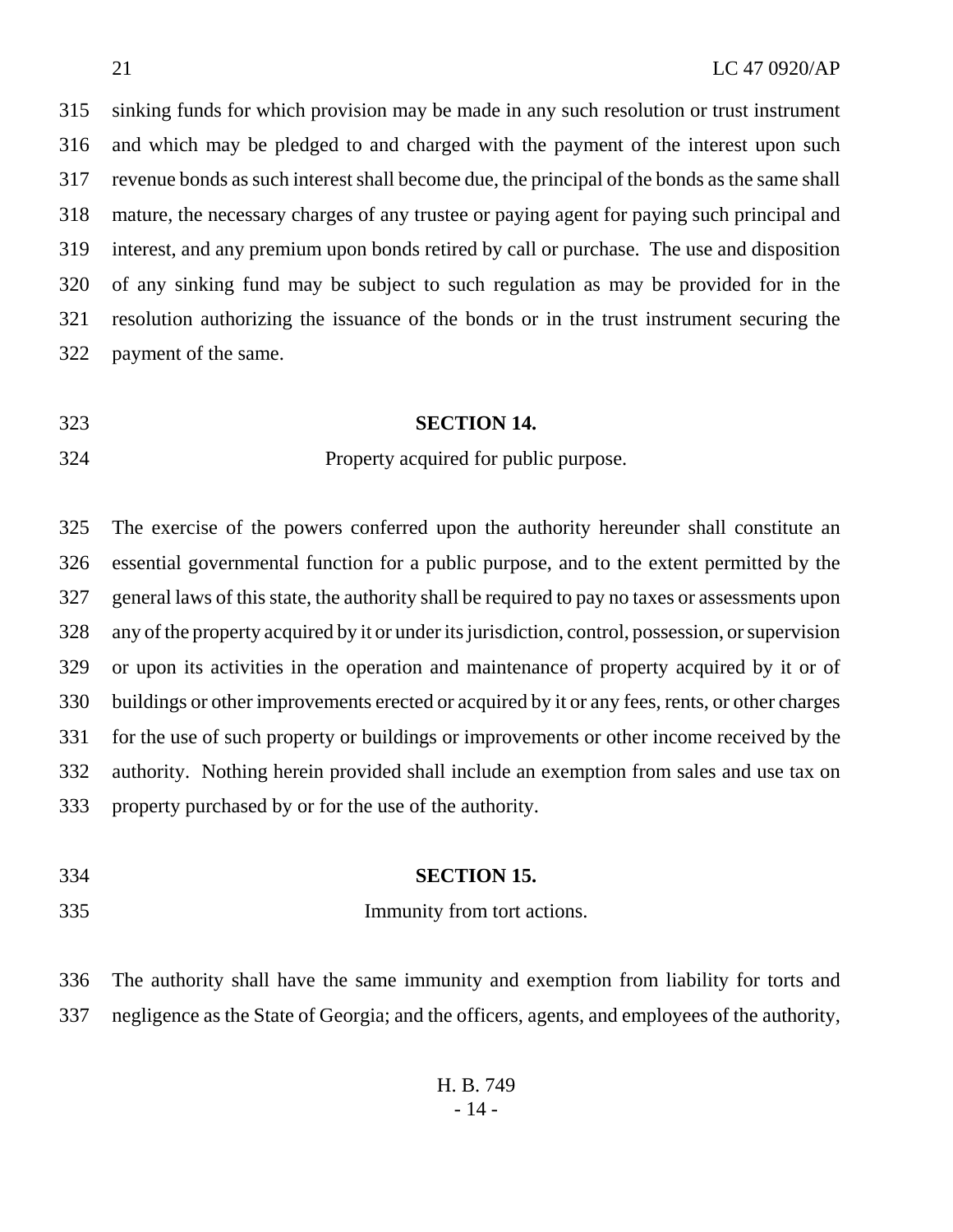when in performance of work of the authority, shall have the same immunity and exemption from liability for torts and negligence as officers, agents, and employees of the State of Georgia. The authority may be sued the same as private corporations on any contractual obligation of the authority.

 **SECTION 16.** Property not subject to levy and sale.

The property of the authority shall not be subject to levy and sale under legal process.

- **SECTION 17.**
- Trust funds.

 All funds received pursuant to authority of Section 12, whether as proceeds from the sale of revenue bonds or as revenue, rents, fees, charges, or other earnings or as grants, gifts, or other contributions, shall be deemed to be trust funds to be held and applied by the authority, solely as provided herein. The bondholders entitled to receive the benefits of such funds shall have a lien on all such funds until the same are applied as provided for in any such resolution or trust instrument of the authority.

- **SECTION 18.**
- Construction.

 This Act and any other law enacted with reference to the authority shall be liberally construed for the accomplishment of its purposes.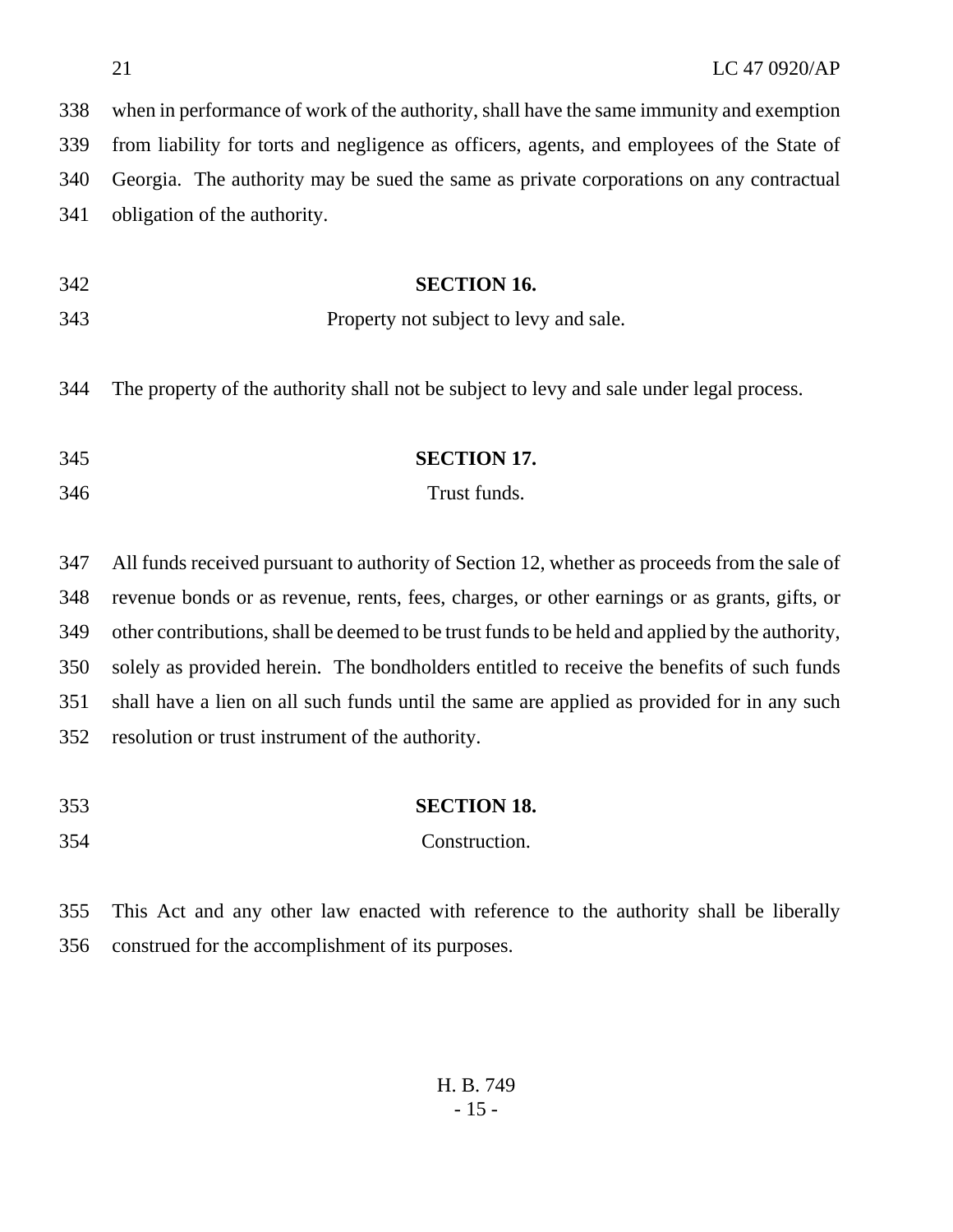|     | 21<br>LC 47 0920/AP                                                                              |
|-----|--------------------------------------------------------------------------------------------------|
| 357 | <b>SECTION 19.</b>                                                                               |
| 358 | Scope of operations.                                                                             |
|     |                                                                                                  |
| 359 | The projects of the authority's operation shall be located in the territory embraced within the  |
| 360 | jurisdictional limits of Chatham County as the same now or may hereafter exist.                  |
|     |                                                                                                  |
| 361 | <b>SECTION 20.</b>                                                                               |
| 362 | Conveyance of property upon dissolution.                                                         |
|     |                                                                                                  |
| 363 | Should the authority for any reason be dissolved after full payment of all bonded                |
| 364 | indebtedness incurred hereunder, both as to principal and interest, title to all property of any |
|     |                                                                                                  |
| 365 | kind and nature, real and personal, held by the authority at the time of such dissolution shall  |
| 366 | be conveyed to Chatham County. The title to any such property may be conveyed prior to           |

 such dissolution in accordance with provisions which may be made therefor in any resolution or trust instrument relating to such property, subject to any liens, leases, or other encumbrances outstanding against or in respect to said property at the time of such conveyance.

## **SECTION 21.**

Effect of partial invalidity of Act.

 Should any sentence, clause, phrase, or part of this Act be declared for any reason to be unconstitutional or invalid, the same shall not affect such remainder of this Act or any part hereof, other than the part so held to be invalid, but the remaining provisions of this Act shall remain in full force and effect. It is the express intention of this Act to enact each provision of this Act independently of any other provision hereof.